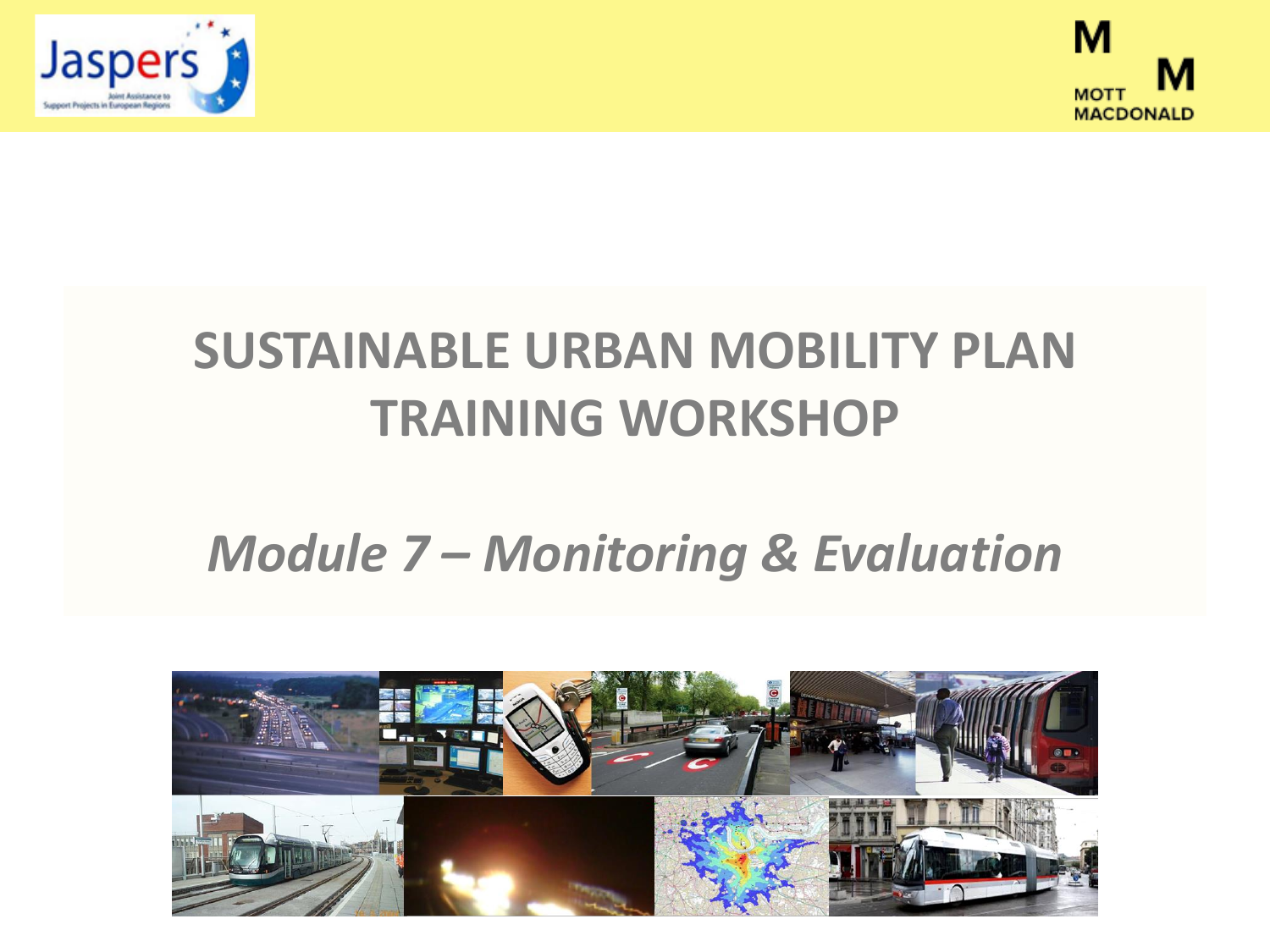- Monitoring and evaluation core element of a SUMP
- Essential management tools to keep track of the planning process and measure progress:
	- Identify barriers and drivers for UMP measure design and implementation
	- Learn from planning experience what works well and not well.
	- Option to "repackage" measures in order to achieve targets more efficiently
	- Proof of the effectiveness of the SUMP and its' measures



# What did not work?

What worked well?

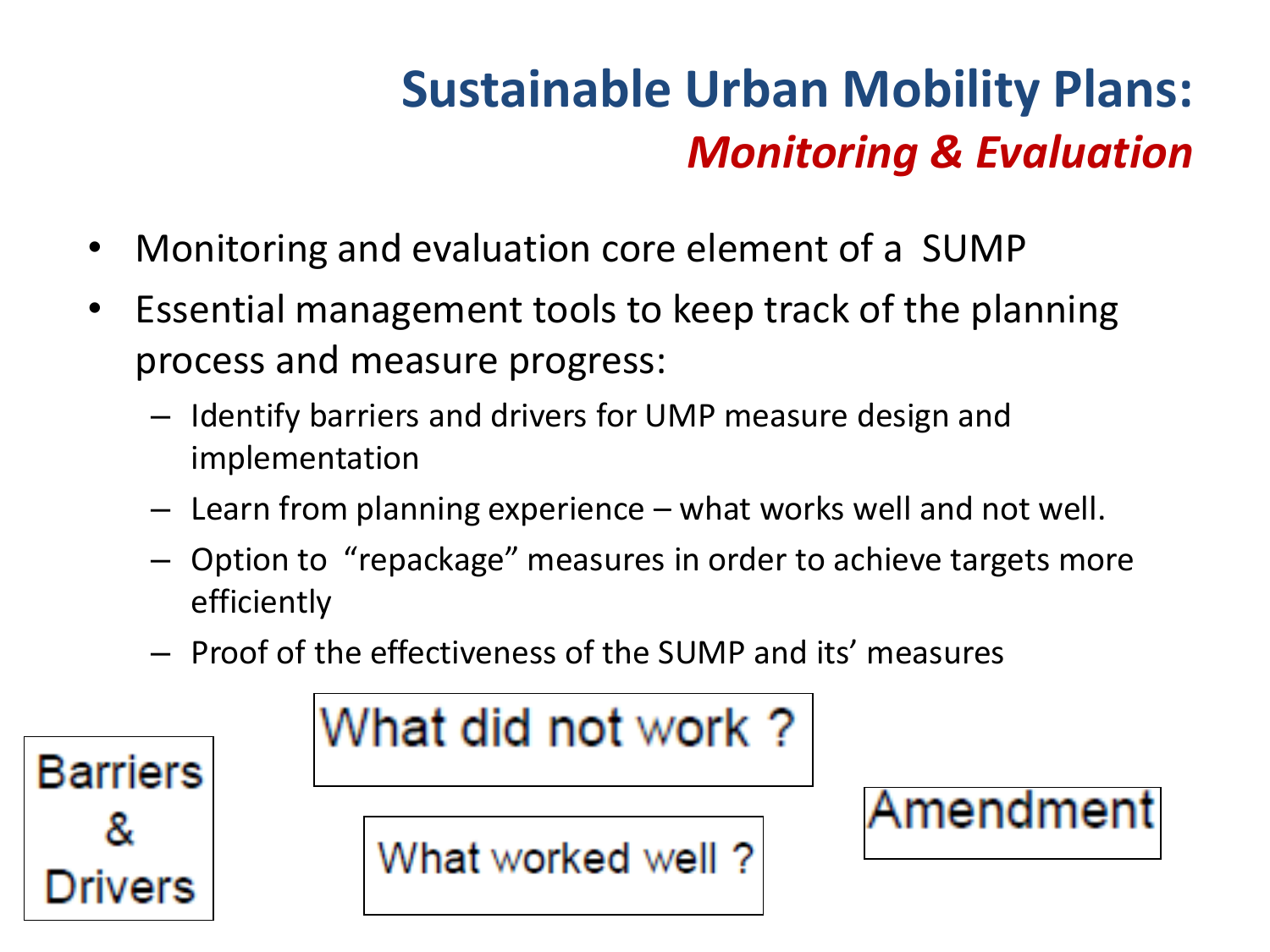- Key steps in monitoring, appraisal and evaluation are
	- Definition of objectives
	- Definition of performance indicators
	- For appraisal (ex-ante evaluation)
		- Determining a do-minimum base against which to assess the proposal
		- Predicting the effects of the proposal
- For evaluation (ex-post evaluation) :
	- Measuring the before conditions
	- Measuring the after conditions
- Analysis, interpretation and, if appropriate, assessing value for money.



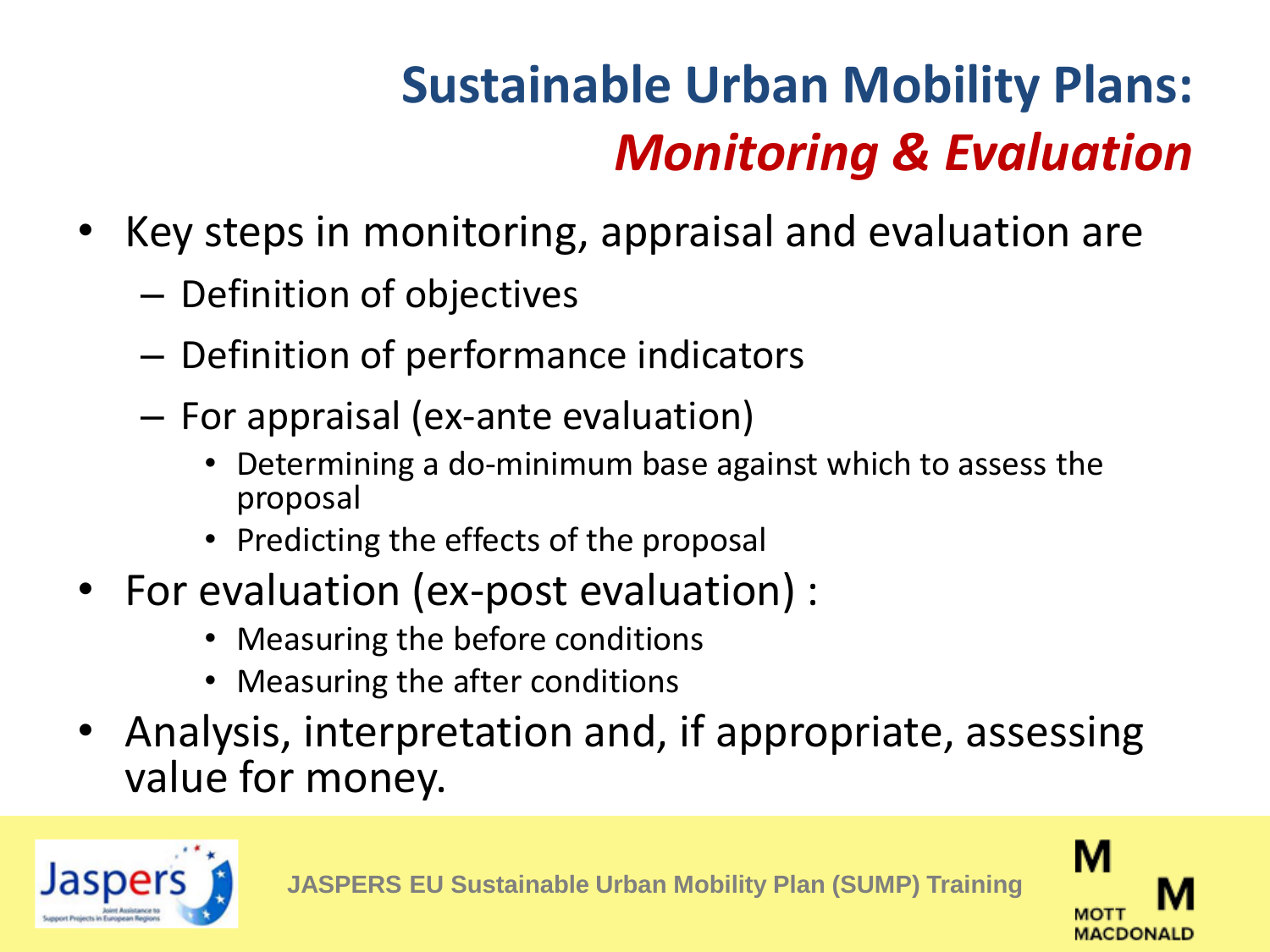#### • **Planning phase:**

- Objectives and targets
- Performance indicators
- Responsibilities, resources, time scales

#### • **Monitoring and Evaluation Plan**:

- Implementation and monitoring phase
- Measuring the before conditions
- Measuring the during/after conditions
- Reporting

#### • **Evaluation phase:**

- Determining a 'without' base against which to assess the proposal
- Analysis, interpretation and, if appropriate, assessing value for money





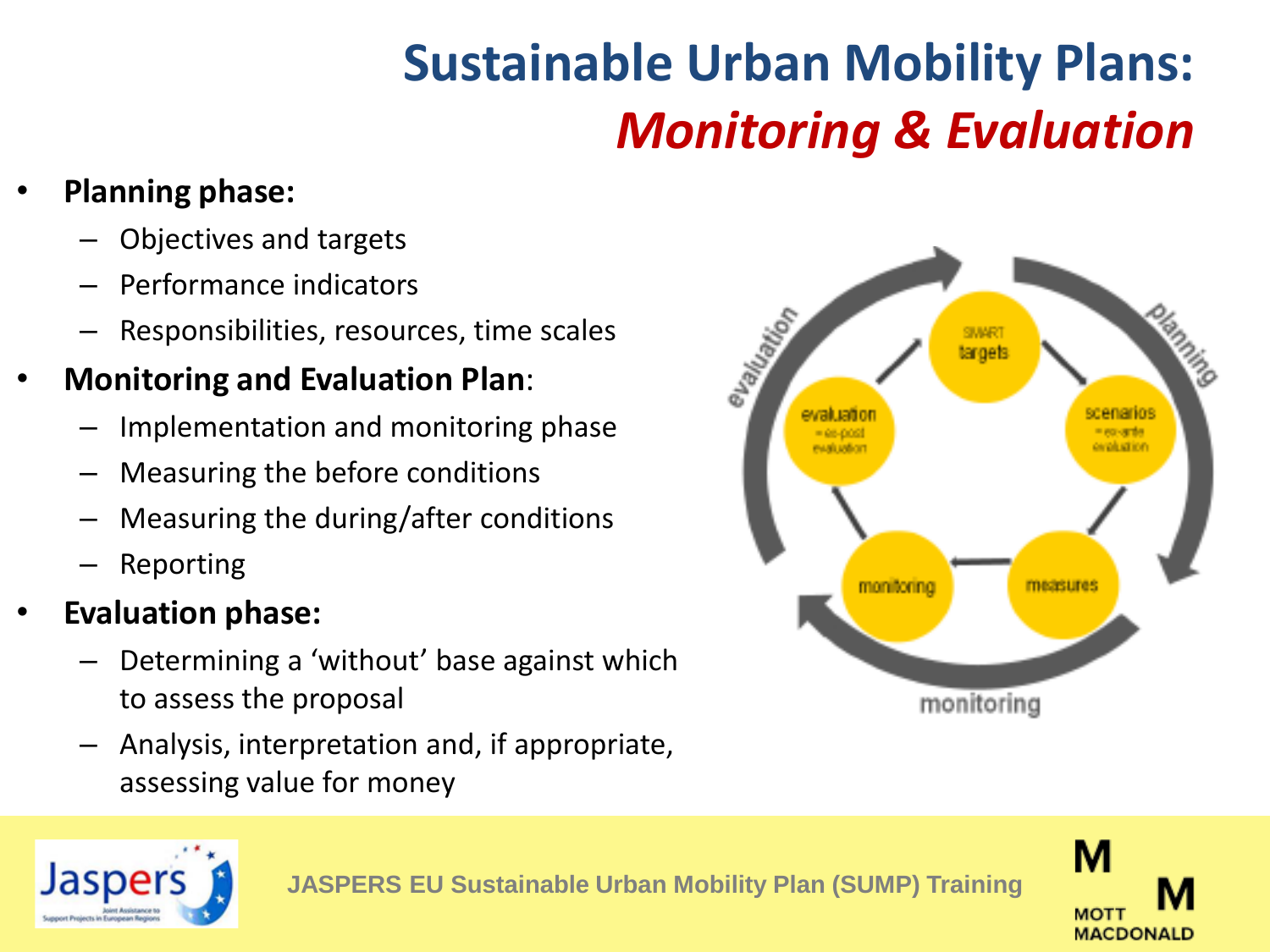• Typical SUMP core indicators:

| <b>Objective</b>          | <b>Core Indicators</b>                                                           |
|---------------------------|----------------------------------------------------------------------------------|
| Mobility                  | Modal split for journeys to work<br>Car ownership level                          |
| Efficiency                | Average time lost per person km / ton km by mode<br>Public transport punctuality |
| Environment               | • CO2 emissions of traffic in city<br>Days exceeding critical levels             |
| Equity & Social Inclusion | Non-car accessibility to main services<br>Accessibility for disabled people      |
| Safety                    | Killed and seriously injured persons<br>Accidents by mode                        |
| <b>Economic Growth</b>    | GDP per capita                                                                   |



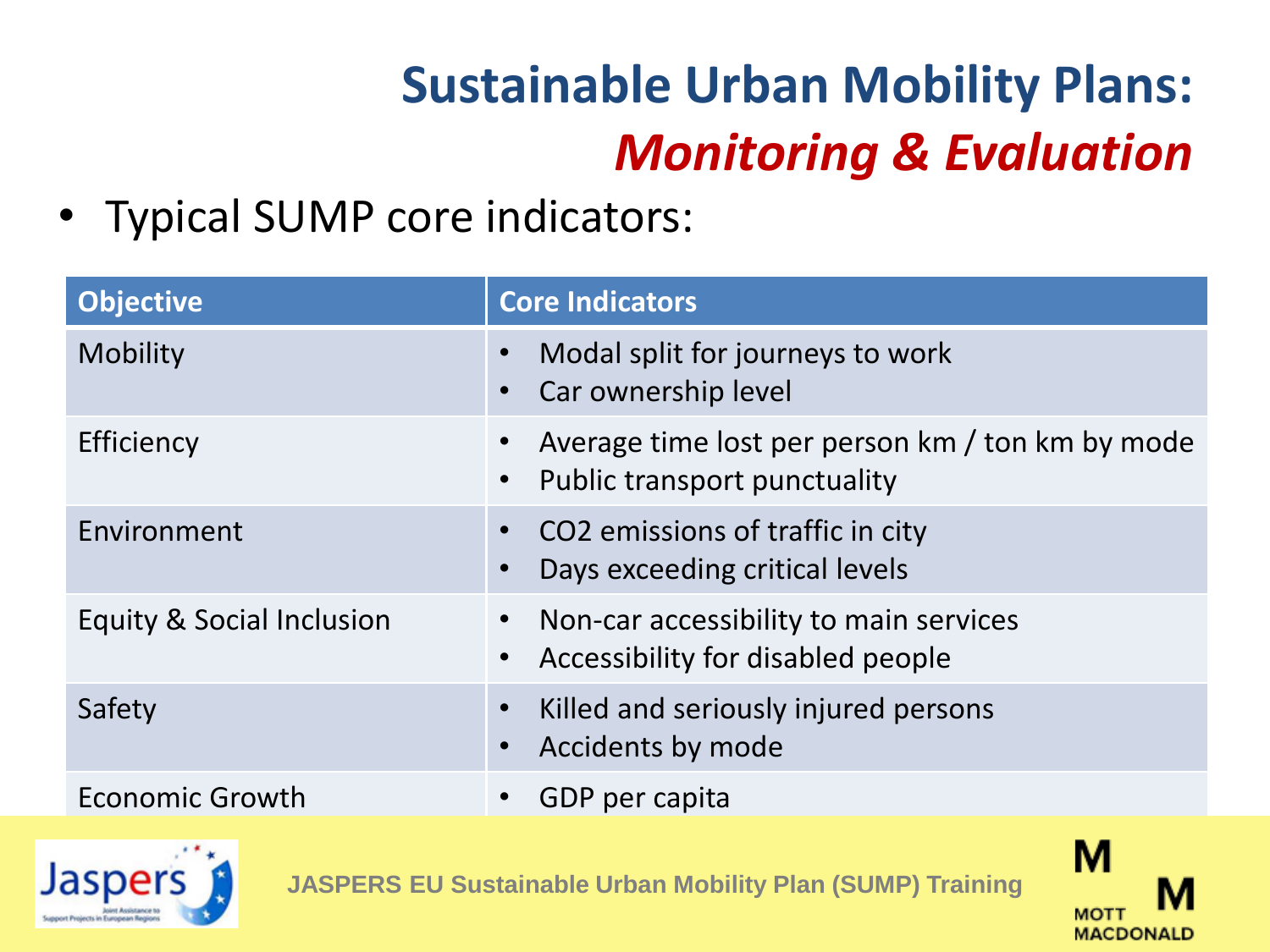- Important to focus on SUMP outcomes not outputs:
	- *Output (action taken):* newly constructed infrastructure
		- x km bicycle lanes or new transport and x new bus services in operation
	- *Outcome (impact of action*): real and measurable improvements in quality of life/transport services
		- Congestion (vehicle delay) or the number of new cycling trips.
- Is there a work plan for monitoring and evaluation activities established within SUMP – includes regular data collation and evaluation tasks?
- Arrangements in place for ex-ante evaluation (checking how well a scheme or strategy performs) assists to make choices between options?



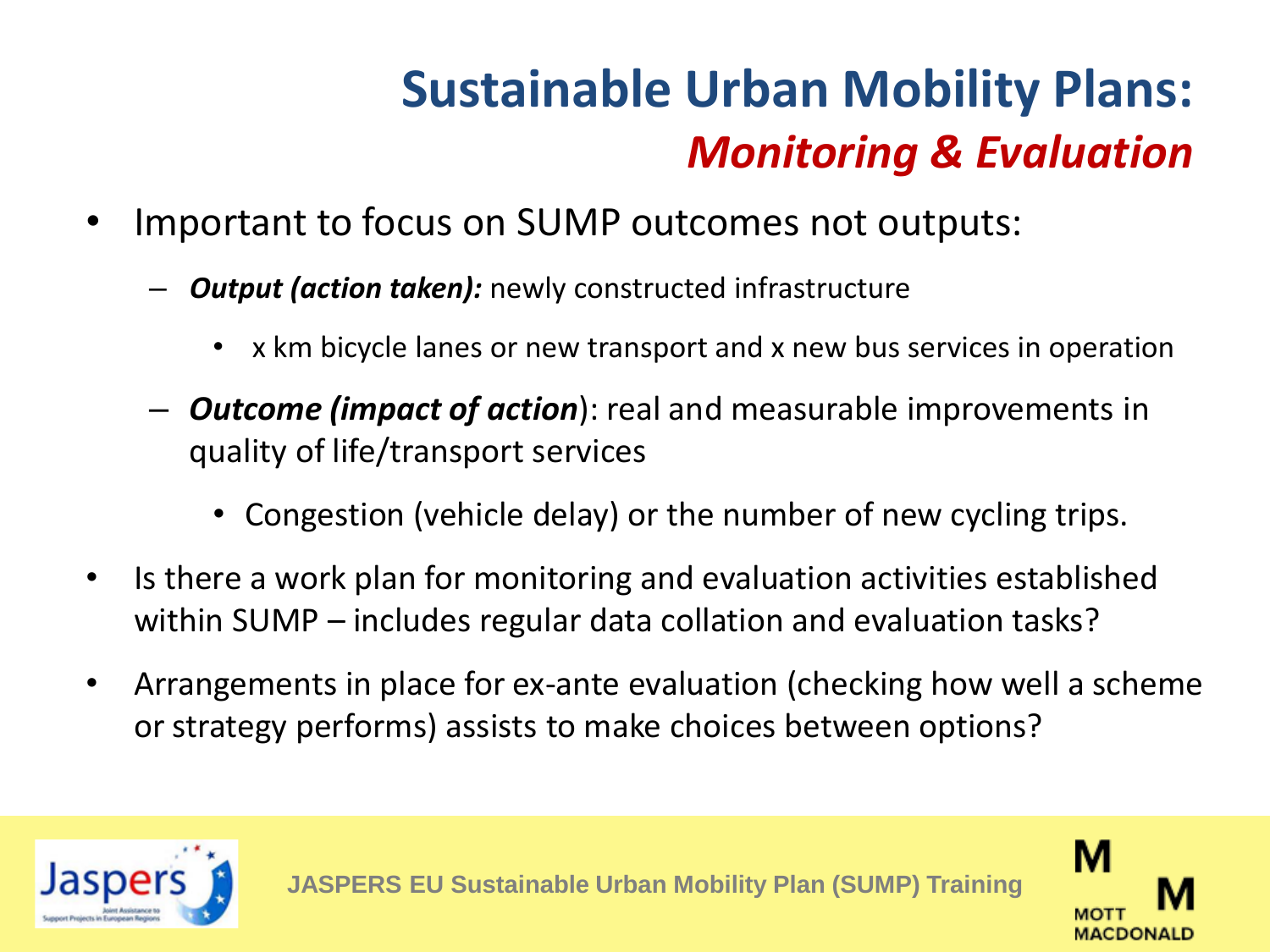## **Sustainable Urban Mobility Plans:** *Rationale for SUMP Target Setting*

- Setting SUMP targets important to demonstrate clear desire to achieve degree of change within a given timeframe:
	- Assess whether an adopted measure achieves desired outcomes
	- Essential for monitoring and evaluation purposes
	- Transparency and clarity on what SUMP aims to achieve city transport and mobility



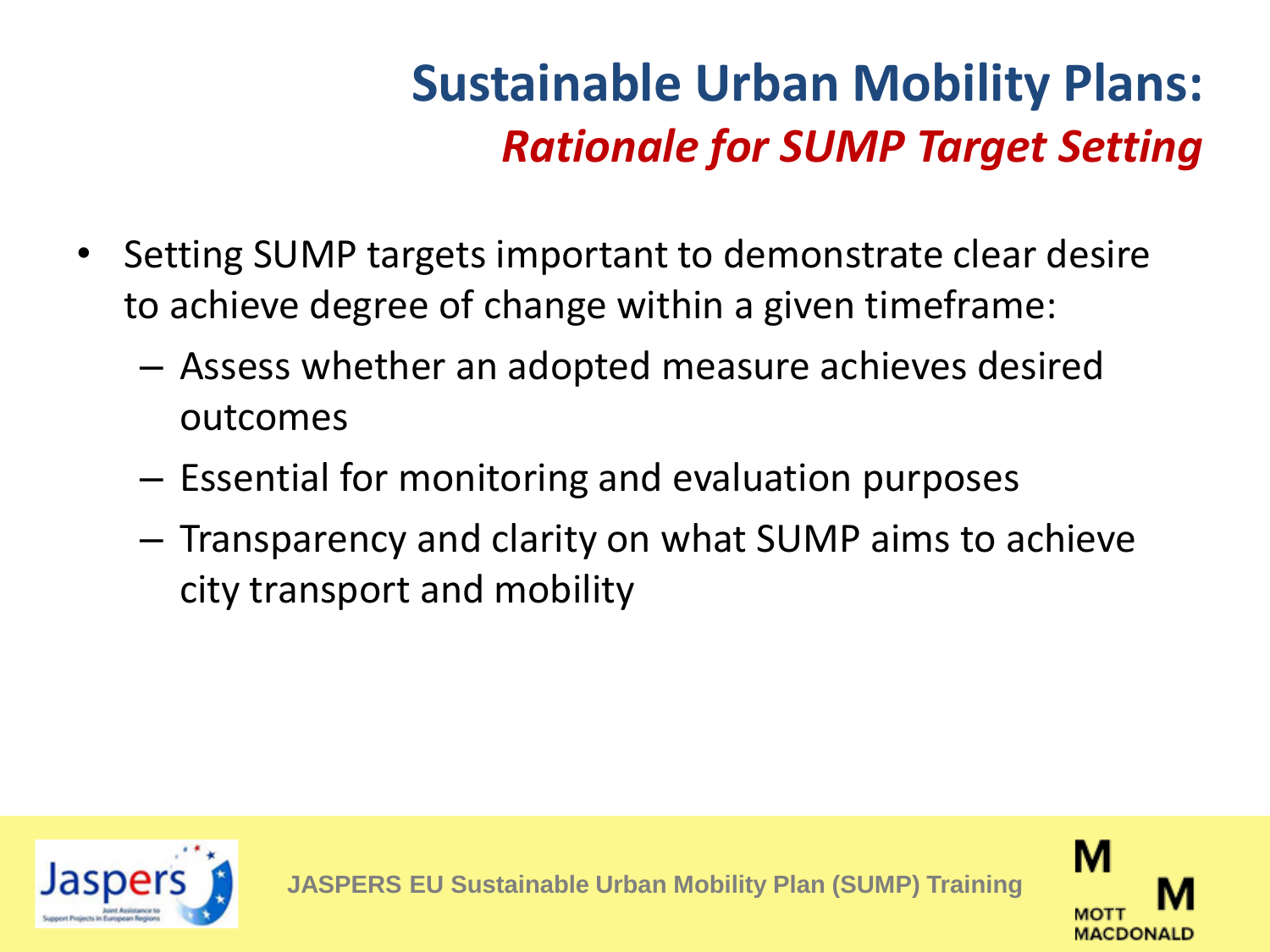## **Sustainable Urban Mobility Plans:** *Rationale for SUMP Target Setting*

#### **Targets are important!**

- Define and adopt targets that allow monitoring of progress towards achievement of the objectives
- Establish a key reference point for assessing efficiency and effectiveness of the measures
- Involve key stakeholders in developing quantitative and qualitative targets – have they been involved?
- Are localised urban targets included to reflect different transport patterns /opportunities (a part of a city etc.)
- Include trajectories or milestones to monitor progress…helps understand over the plan what is expected to happen



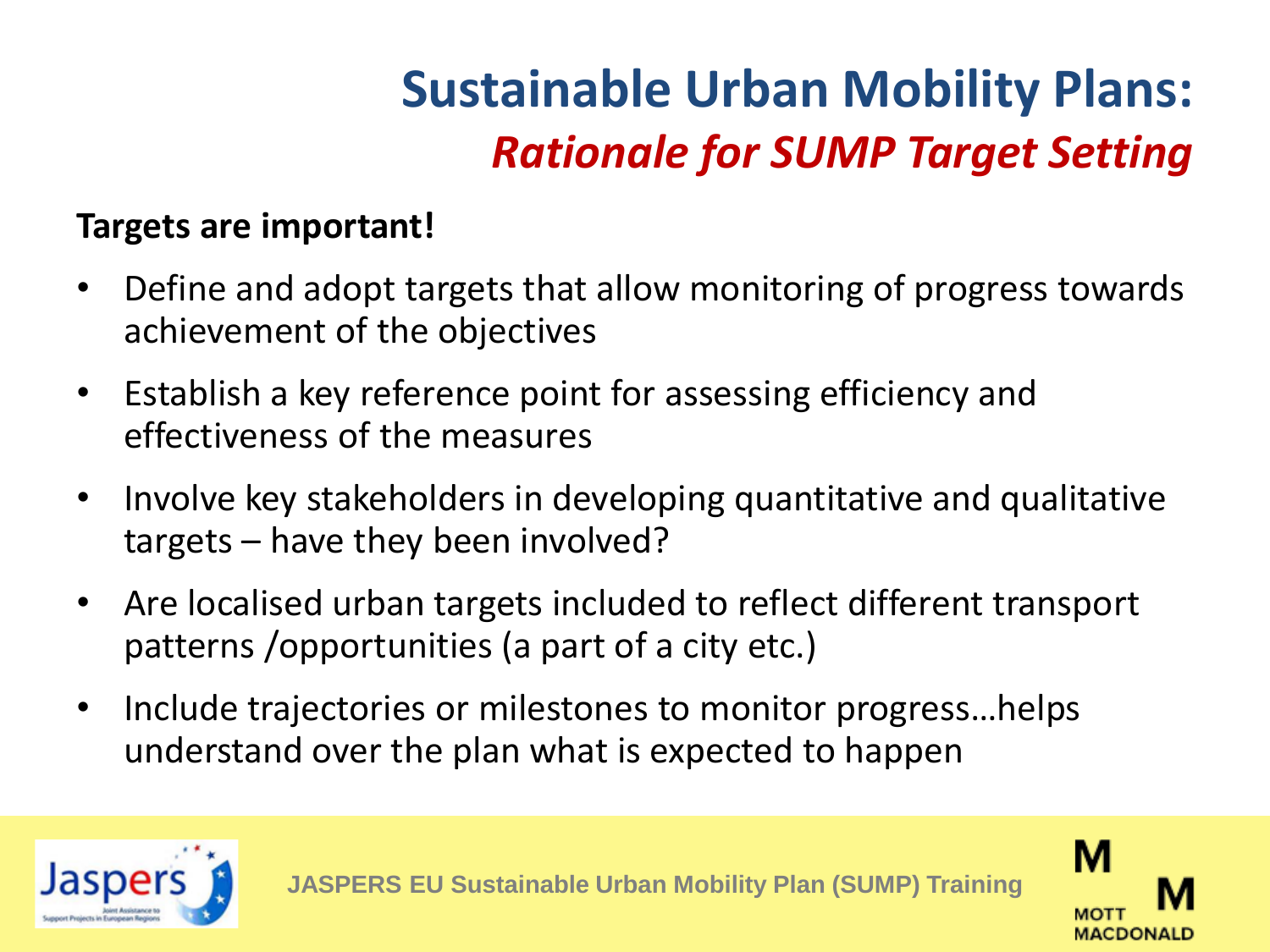# **Sustainable Urban Mobility Plans:** *Cambridge Performance Monitoring*

#### Figure 5.2 Indicator LTP 01: People killed or seriously injured in road traffic accidents in Cambridgeshire

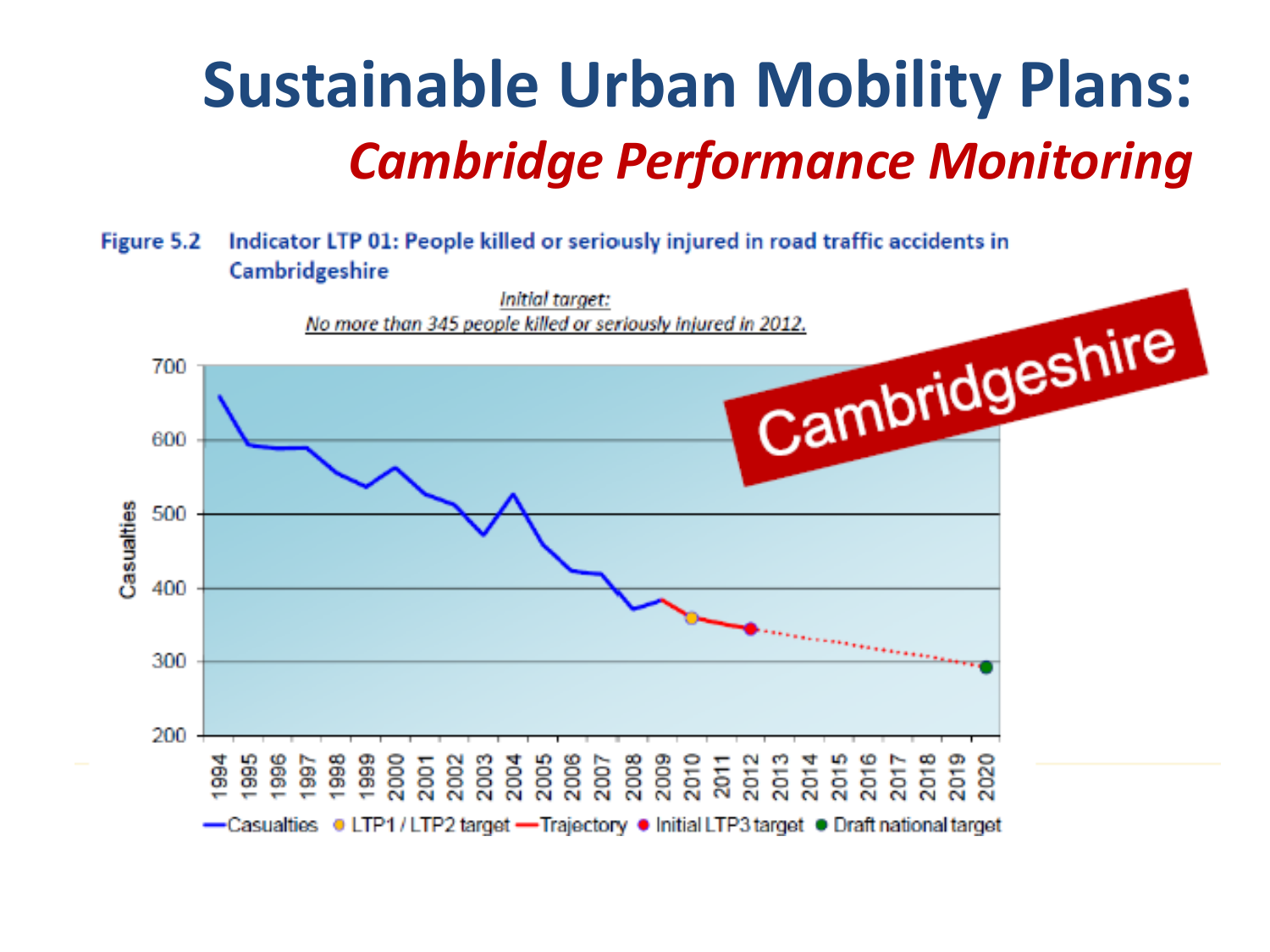| <b>INDICATOR</b>                                        | <b>RELEVANT</b><br><b>TARGET</b> | <b>DATA SOURCE AND COLLECTION</b><br><b>TECHNIQUES</b>                                                                                                                                                                        | <b>TIMESCALE</b>                                                                            |
|---------------------------------------------------------|----------------------------------|-------------------------------------------------------------------------------------------------------------------------------------------------------------------------------------------------------------------------------|---------------------------------------------------------------------------------------------|
| <b>Accessibility</b>                                    | Mandatory M1                     | Use of Accession modelling suite                                                                                                                                                                                              | Updates produced annually and/or<br>during services changes                                 |
| <b>Bus punctuality</b>                                  | Mandatory M2                     | Roadside Surveys and RTPI system                                                                                                                                                                                              | Updates produced annually                                                                   |
| Satisfaction with local bus<br>services (BVPI 104)      | Mandatory M3                     | Information supplied by ODPM. Supplemented<br>by Metro market research                                                                                                                                                        | Data produced every 3 years                                                                 |
| Annualised index of cycling trips                       | Mandatory M4                     | A representative selection of sites across West<br>Yorkshire have been chosen to reflect a variety<br>of cycling environments. Both on and off<br>road sites are monitored. Data collected both<br>automatically and manually | Automatic sites collect data<br>continuously. Manual counts<br>undertaken in neutral months |
| Average journey time per person<br>mile on key routes   | Mandatory M5                     | 14 routes have been selected across West<br>Yorkshire. Occupancy, flow and journey times<br>undertaken on each route                                                                                                          | Annual counts carried out in neutral<br>months.                                             |
| Change in peak period traffic<br>flows to urban centres | Mandatory M6                     | Automatic Traffic Counts (ATC) on five urban<br>centre cordons                                                                                                                                                                | Annual counts carried out in neutral<br>months.                                             |
| Mode share of journeys to school                        | Mandatory M7                     | Method of collection deferred until 2007                                                                                                                                                                                      |                                                                                             |

| Satisfaction with LTP funded<br>public transport facilities | Local L1             | Market research surveys                                                  | Scheme by scheme assessment                     |
|-------------------------------------------------------------|----------------------|--------------------------------------------------------------------------|-------------------------------------------------|
| Cycling trips to urban centres<br>during the morning peak   | Local L <sub>2</sub> | Mode split surveys into five main urban centres<br>across West Yorkshire | Annual counts carried out in neutral<br>months  |
| AM peak period mode split to<br>urban centres               | Local L3             | Mode split surveys into five main urban centres<br>across West Yorkshire | Annual counts carried out in neutral<br>months. |
| Peak period rail patronage                                  | Local L4             | Peak period surveys at Leeds rail station                                | Annual counts carried out in neutral<br>months. |
| Patronage on Quality Bus<br><b>Corridors</b>                | Local L5             | Electronic ticket machine data on selected<br>routes.                    | Scheme by scheme assessment                     |
| Number of pedestrians KSI in<br>road traffic collisions     | Local L6             | STATS 19 Data                                                            |                                                 |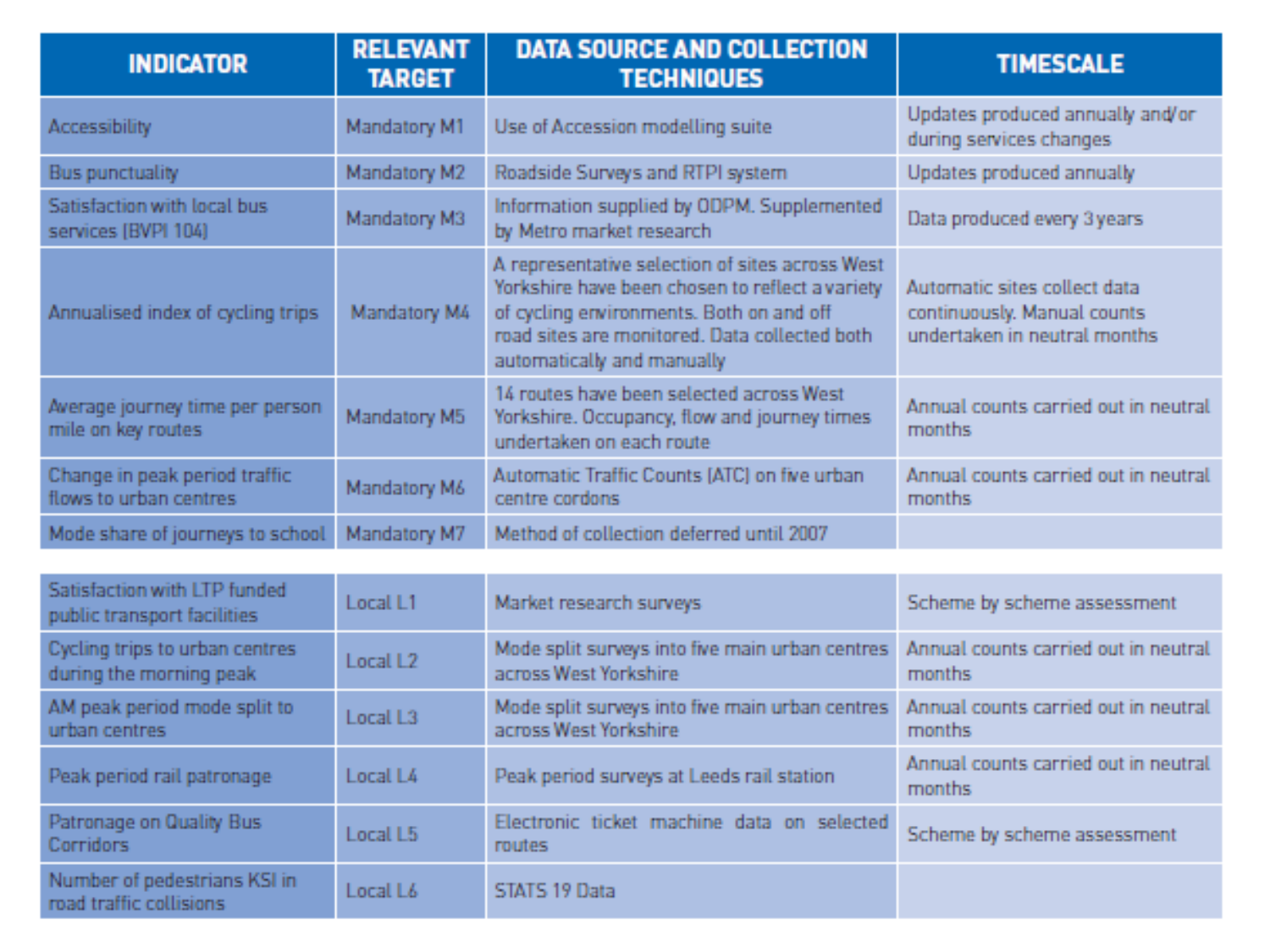# **Urban Mobility Plans:** *City of York Performance Monitoring*

- Performance monitoring:
	- Capital programme manager to closely scrutinise delivery programme
	- Strong set of LTP indicators identified to performance:
		- Indicators measure *direct level of success of* Plan (levels of cycling or number of bus passenger journeys)



- Indicators measuring the *indirect impact of policies* in the LTP (Such as area-wide traffic volumes or bus punctuality.)
- All indicators are related to specific outcomes



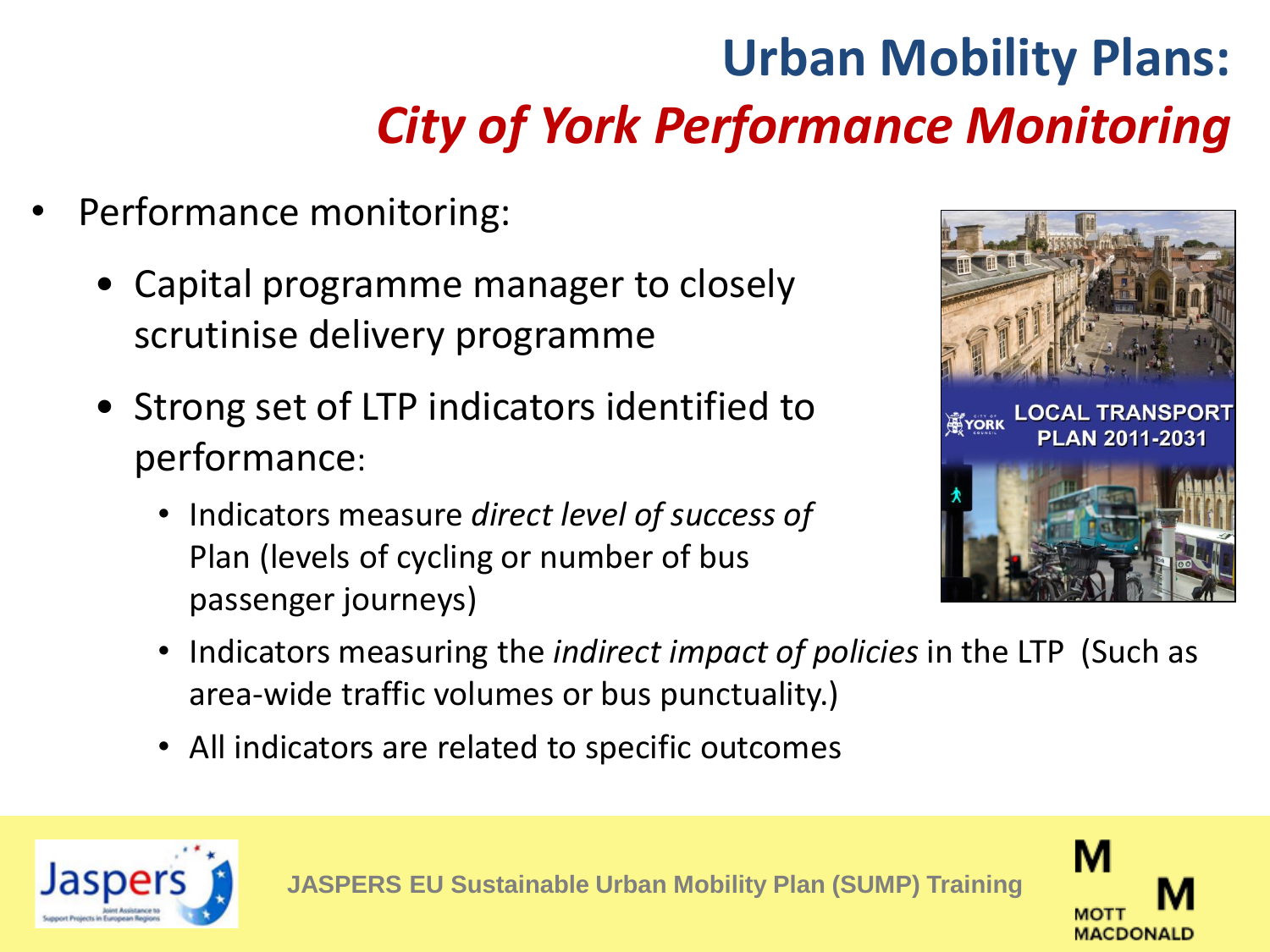## **Urban Mobility Plans:**

#### *Bremen UMP Monitoring & Evaluation*

- Monitoring and evaluation at core Bremen's SUMP
- Ex-ante evaluation city adopted 3 stage process:
	- Analysis of strengths, weaknesses, opportunities and threats (SWOT):
		- based on a sound database and a wide public consultation via the internet.
	- Scenario analysis: 5 scenarios analysed supported by modelling
	- Cost-benefit analysis